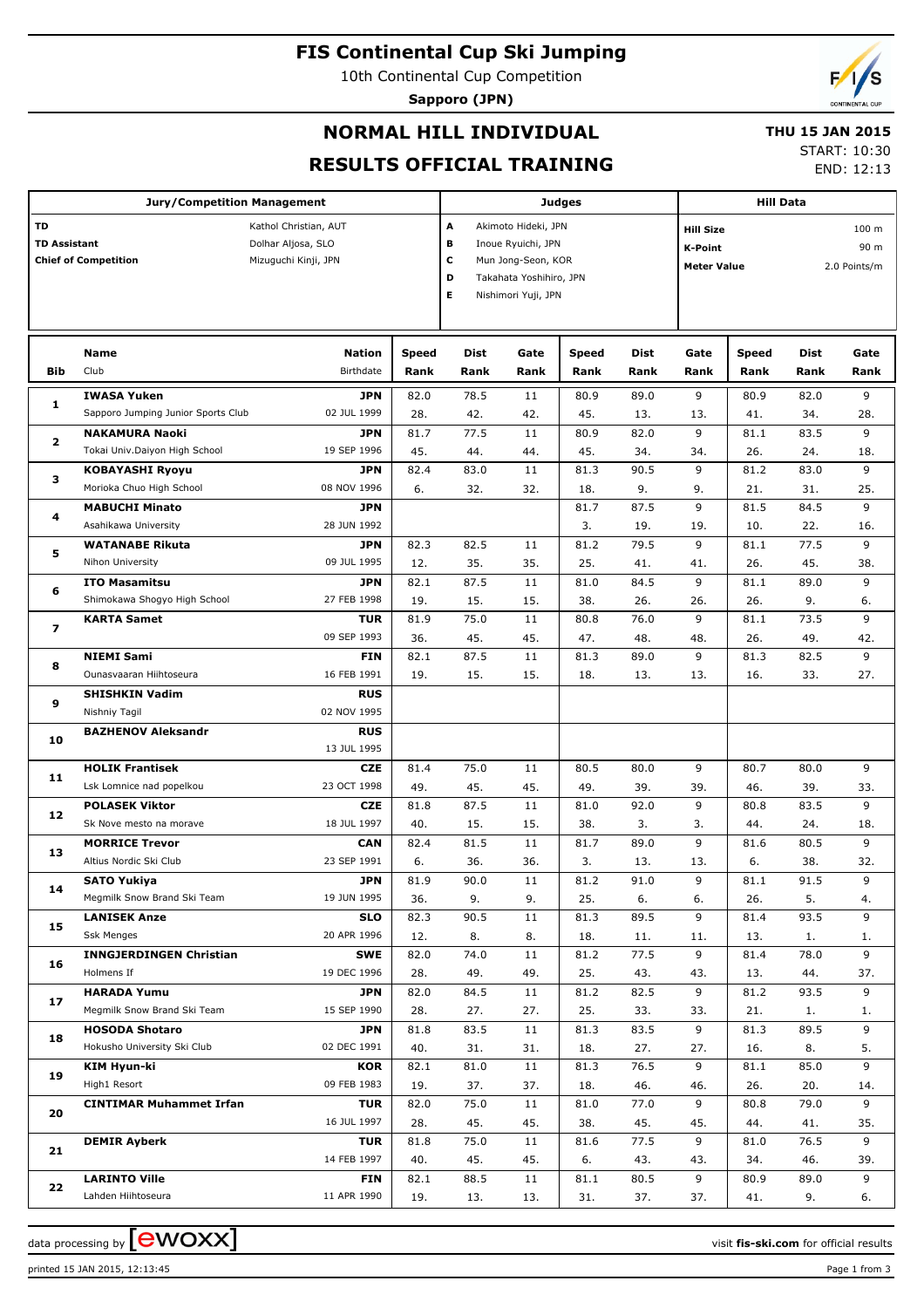# **FIS Continental Cup Ski Jumping**

10th Continental Cup Competition

**Sapporo (JPN)**



### **NORMAL HILL INDIVIDUAL**

#### **THU 15 JAN 2015**

### **RESULTS OFFICIAL TRAINING**

START: 10:30 END: 12:13

|            | Name                                          | <b>Nation</b>             | Speed       | Dist        | Gate            | <b>Speed</b> | <b>Dist</b> | Gate     | <b>Speed</b> | Dist        | Gate      |
|------------|-----------------------------------------------|---------------------------|-------------|-------------|-----------------|--------------|-------------|----------|--------------|-------------|-----------|
| <b>Bib</b> | Club                                          | Birthdate                 | Rank        | Rank        | Rank            | Rank         | Rank        | Rank     | Rank         | Rank        | Rank      |
|            | <b>POLYCHRONIDIS Nico</b>                     | <b>GRE</b>                | 82.2        | 81.0        | 11              | 81.1         | 78.0        | 9        | 81.1         | 83.5        | 9         |
| 23         | <b>EOS Dramas</b>                             | 08 NOV 1989               | 15.         | 37.         | 37.             | 31.          | 42.         | 42.      | 26.          | 24.         | 18.       |
|            | <b>VESELOV Denis</b>                          | <b>RUS</b>                |             |             |                 |              |             |          |              |             |           |
| 24         |                                               | 03 FEB 1991               |             |             |                 |              |             |          |              |             |           |
| 25         | <b>NORDIN Carl</b>                            | <b>SWE</b>                | 81.6        | 78.5        | 11              | 80.4         | 68.0        | 9        | 80.5         | 79.0        | 9         |
|            | IF Friska Viljor                              | 23 DEC 1989               | 47.         | 42.         | 42.             | 50.          | 50.         | 50.      | 49.          | 41.         | 35.       |
| 26         | <b>ANTONISSEN Lars</b>                        | <b>NED</b>                | 82.4        | 79.5        | 11              | 81.4         | 76.5        | 9        | 81.6         | 81.0        | 9         |
|            | National Team                                 | 31 JUL 1995               | 6.          | 39.         | 39.             | 13.          | 46.         | 46.      | 6.           | 36.         | 30.       |
| 27         | <b>HAUER Joachim</b>                          | <b>NOR</b>                | 81.5        | 86.5        | 11              | 80.8         | 86.5        | 9        | 81.0         | 88.5        | 9         |
|            | Bekkelaget SK                                 | 02 FEB 1991               | 48.         | 23.         | 23.             | 47.          | 23.         | 23.      | 34.          | 11.         | 8.        |
| 28         | <b>BICKNER Kevin</b>                          | <b>USA</b>                | 82.2        | 83.0        | 11              | 81.4         | 87.0        | 9        | 81.4         | 86.5        | 9         |
|            | Norge Ski Club                                | 23 SEP 1996               | 15.         | 32.         | 32.             | 13.          | 21.         | 21.      | 13.          | 18.         | 12.       |
| 29         | <b>HVALA Jaka</b><br><b>Ssk Ponikve</b>       | <b>SLO</b><br>15 JUL 1993 | 82.4<br>6.  | 91.5<br>5.  | 11<br>5.        | 81.6<br>6.   | 91.0<br>6.  | 9        | 81.7<br>4.   | 92.5<br>3.  | 9<br>3.   |
|            | <b>STURSA Vojtech</b>                         | <b>CZE</b>                | 81.8        | 87.0        | 11              | 81.0         | 83.0        | 6.<br>9  | 81.0         | 86.5        | 9         |
| 30         | Dukla Liberec                                 | 03 AUG 1995               | 40.         | 22.         | 22.             | 38.          | 30.         | 30.      | 34.          | 18.         | 12.       |
|            | <b>EGLOFF Luca</b>                            | <b>SUI</b>                | 82.0        | 84.5        | 11              | 81.0         | 75.0        | 9        | 81.1         | 83.5        | 9         |
| 31         | Grabserberg                                   | 06 JUN 1995               | 28.         | 27.         | 27.             | 38.          | 49.         | 49.      | 26.          | 24.         | 18.       |
|            | <b>RHOADS William</b>                         | <b>USA</b>                | 82.1        | 83.0        | 11              | 81.4         | 81.0        | 9        | 81.0         | 79.5        | 9         |
| 32         | <b>UOP Sports Clubs</b>                       | 08 JUN 1995               | 19.         | 32.         | 32.             | 13.          | 36.         | 36.      | 34.          | 40.         | 34.       |
|            | <b>JOHNSON Anders</b>                         | <b>USA</b>                | 82.1        | 85.0        | 11              | 81.5         | 83.0        | 9        | 81.0         | 84.0        | 9         |
| 33         | Park City Nordic                              | 23 APR 1989               | 19.         | 25.         | 25.             | 10.          | 30.         | 30.      | 34.          | 23.         | 17.       |
|            | <b>KARLEN Gabriel</b>                         | <b>SUI</b>                | 81.8        | 79.5        | 11              | 81.0         | 80.0        | 9        | 80.7         | 83.5        | 9         |
| 34         | Gstaad                                        | 10 MAR 1994               | 40.         | 39.         | 39.             | 38.          | 39.         | 39.      | 46.          | 24.         | 18.       |
| 35         | <b>ALTENBURGER Florian</b>                    | <b>AUT</b>                | 82.1        | 85.0        | 11              | 81.2         | 83.5        | 9        | 81.2         | 88.0        | 9         |
|            | SC Seekirchen-Salzburg                        | 02 NOV 1993               | 19.         | 25.         | 25.             | 25.          | 27.         | 27.      | 21.          | 14.         | 9.        |
| 36         | <b>WOHLGENANNT Ulrich</b>                     | <b>AUT</b>                | 81.9        | 90.0        | 11              | 81.1         | 87.5        | 9        | 80.6         | 76.0        | 9         |
|            | SK Kehlegg-Vorarlberg                         | 01 AUG 1994               | 36.         | 9.          | 9.              | 31.          | 19.         | 19.      | 48.          | 47.         | 40.       |
| 37         | <b>SCHIFFNER Markus</b>                       | <b>AUT</b>                | 82.5        | 88.5        | 11              | 81.6         | 89.0        | 9        | 81.3         | 83.0        | 9         |
|            | UVB Hinzenbach-Oberoesterreich                | 05 JUN 1992               | 3.          | 13.         | 13.             | 6.           | 13.         | 13.      | 16.          | 31.         | 25.       |
| 38         | <b>HUBER Daniel</b>                           | <b>AUT</b>                | 82.2        | 87.5        | 11              | 81.1         | 87.0        | 9        | 80.9         | 81.5        | 9         |
|            | SC Seekirchen-Salzburg                        | 02 JAN 1993               | 15.         | 15.<br>84.5 | 15.<br>11       | 31.          | 21.<br>80.5 | 21.<br>9 | 41.          | 35.<br>75.5 | 29.<br>9  |
| 39         | <b>KLINGA Sebastian</b><br>Lahden Hiihtoseura | <b>FIN</b><br>26 APR 1992 | 81.9<br>36. | 27.         | 27.             | 81.2<br>25.  | 37.         | 37.      | 81.0<br>34.  | 48.         | 41.       |
|            | <b>NAGLIC Tomaz</b>                           | <b>SLO</b>                | 82.3        | 97.0        | $\overline{11}$ | 81.3         | 91.5        | 9        | 81.3         | 83.5        | 9         |
| 40         | SSK Alpina Ziri                               | 18 JUL 1989               | 12.         | 1.          | 1.              | 18.          | 4.          | 4.       | 16.          | 24.         | 18.       |
|            | <b>PASCHKE Pius</b>                           | <b>GER</b>                | 82.2        | 91.5        | 11              | 81.1         | 88.0        | 9        | 81.2         | 88.0        | 9         |
| 41         | WSV Kiefersfelden                             | 20 MAY 1990               | 15.         | 5.          | 5.              | 31.          | 18.         | 18.      | 21.          | 14.         | 9.        |
|            | <b>WENIG Daniel</b>                           | <b>GER</b>                | 82.6        | 92.5        | 11              | 81.6         | 88.5        | 9        | 81.5         | 88.0        | 9         |
| 42         | SK Berchtesgaden                              | 12 AUG 1991               | 2.          | 3.          | 3.              | 6.           | 17.         | 17.      | 10.          | 14.         | 9.        |
| 43         | <b>JOHANSSON Robert</b>                       | <b>NOR</b>                | 82.0        | 89.0        | 11              | 81.5         | 90.0        | 9        |              |             |           |
|            | Soere Aal IL                                  | 23 MAR 1990               | 28.         | 12.         | 12.             | 10.          | 10.         | 10.      |              |             |           |
| 44         | <b>QUECK Danny</b>                            | <b>GER</b>                | 82.5        | 90.0        | 11              | 81.4         | 89.5        | 9        | 81.3         | 83.5        | 9         |
|            | WSV 08 Lauscha                                | 17 SEP 1989               | 3.          | 9.          | 9.              | 13.          | 11.         | 11.      | 16.          | 24.         | 18.       |
| 45         | <b>GEIGER Karl</b>                            | <b>GER</b>                | 82.4        | 87.5        | 11              | 81.5         | 82.0        | 9        | 81.5         | 81.0        | 9         |
|            | SC 1906 Oberstdorf                            | 11 FEB 1993               | 6.          | 15.         | 15.             | 10.          | 34.         | 34.      | 10.          | 36.         | 30.       |
| 46         | <b>STJERNEN Andreas</b>                       | <b>NOR</b>                |             |             |                 |              |             |          |              |             |           |
|            | Sprova IL                                     | 30 JUL 1988               |             |             |                 |              |             |          |              |             |           |
| 47         | <b>SINKOVEC Jure</b><br>SSK SAM Ihan          | <b>SLO</b><br>03 JUL 1985 | 82.0        | 85.5        | 11<br>24.       | 81.0         | 85.0<br>24. | 9        | 81.0<br>34.  | 85.0        | 9         |
|            | <b>AIGNER Clemens</b>                         | <b>AUT</b>                | 28.<br>82.1 | 24.<br>92.5 | 11              | 38.<br>81.1  | 91.5        | 24.<br>9 | 81.6         | 20.<br>90.0 | 14.<br>10 |
| 48         | SV Innsbruck-Bergisel-Tirol                   | 02 FEB 1993               | 19.         | 3.          | 3.              | 31.          | 4.          | 4.       | 6.           | 6.          | 2.        |

printed 15 JAN 2015, 12:13:45 Page 2 from 3

data processing by  $\boxed{\text{ewOX}}$